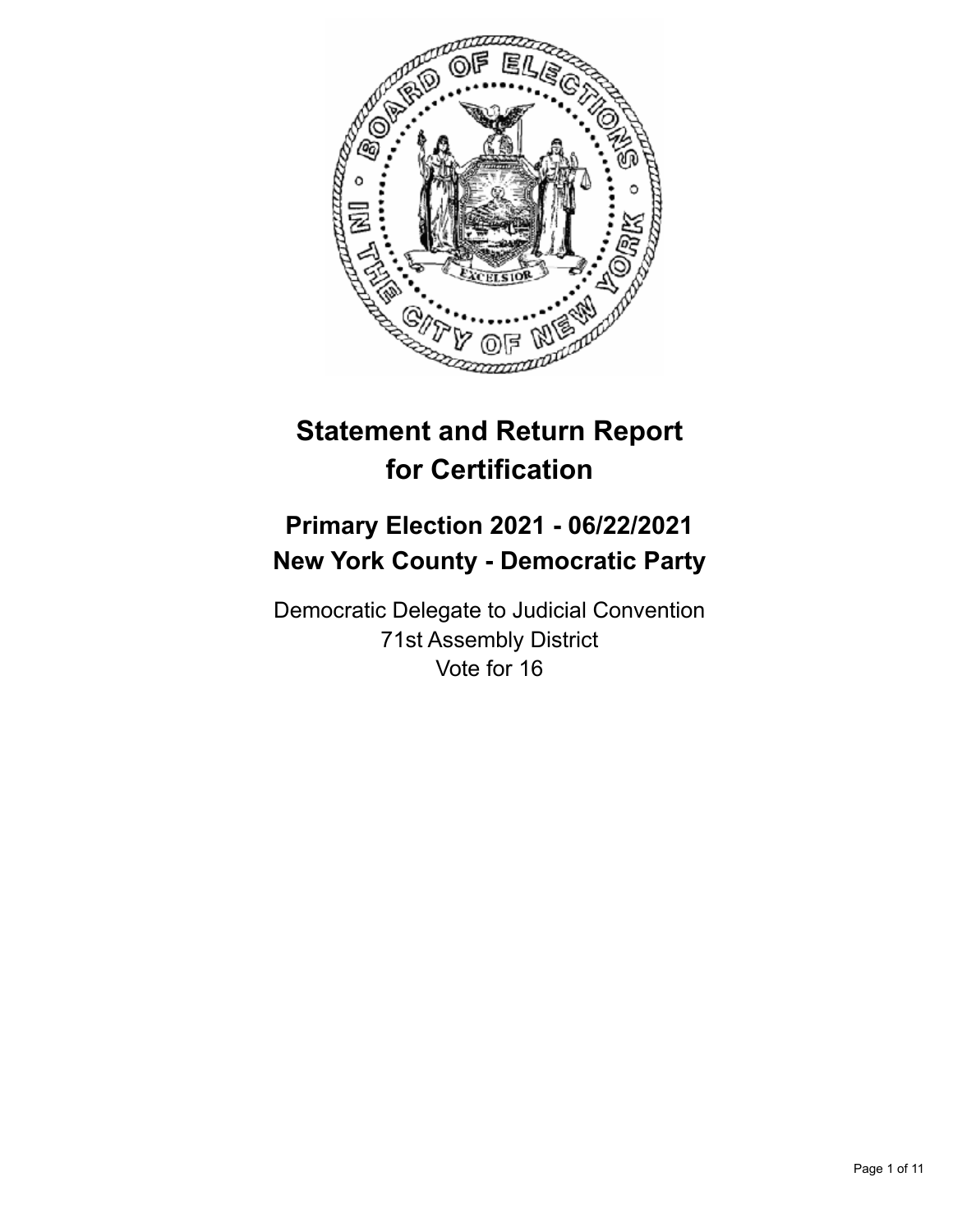

| PUBLIC COUNTER                                           | 18,971                  |
|----------------------------------------------------------|-------------------------|
| MANUALLY COUNTED EMERGENCY                               | 0                       |
| <b>ABSENTEE / MILITARY</b>                               | 2,170                   |
| <b>AFFIDAVIT</b>                                         | 123                     |
| <b>Total Ballots</b>                                     | 21,264                  |
| Less - Inapplicable Federal/Special Presidential Ballots | 0                       |
| <b>Total Applicable Ballots</b>                          | 21,264                  |
| <b>EARNESTINE BELL TEMPLE</b>                            | 5,546                   |
| JUANA H. LUNA                                            | 4,683                   |
| <b>JOHANNA GARCIA</b>                                    | 6,515                   |
| <b>DOLORES LEITO</b>                                     | 4,294                   |
| MARIA A. LUNA                                            | 5,579                   |
| <b>BRUCE ROBERTSON</b>                                   | 3,782                   |
| <b>LARRY TEMPLE</b>                                      | 3,352                   |
| ROMULA JIMENEZ                                           | 4,007                   |
| <b>JACKIE ROWE ADAMS</b>                                 | 5,414                   |
| <b>ANNA GIBSON</b>                                       | 4,812                   |
| EDITH M. PRENTISS                                        | 4,179                   |
| LUIS R. TAPIA                                            | 3,451                   |
| <b>HUGH STROUD</b>                                       | 2,993                   |
| <b>CURTIS YOUNG</b>                                      | 4,154                   |
| <b>RITA MILLER</b>                                       | 5,082                   |
| <b>RICHARD WILLIAMS</b>                                  | 3,805                   |
| <b>MELBA ESPAILLAT</b>                                   | 3,987                   |
| <b>JENNY GARCIA</b>                                      | 3,686                   |
| <b>DALE NELSON</b>                                       | 2,015                   |
| ANTONIO L. HASBUN                                        | 1,346                   |
| JOHN B. ALBIN                                            | 1,405                   |
| <b>LARA BIENVENIDO</b>                                   | 3,006                   |
| <b>WENDELL FOSTER</b>                                    | 2,623                   |
| LAURIE D. TOBIAS-COHEN                                   | 2,798                   |
| ORLANDO R. OVALLES                                       | 1,610                   |
| <b>MIGDALIA BERROA</b>                                   | 2,329                   |
| MIGUEL REGALADO                                          | 1,555                   |
| LUZ M. BATISTA                                           | 2,603                   |
| RICHARD L. ALLMAN                                        | 1,712                   |
| ROBERTO A. DELAROSA                                      | 1,840                   |
| <b>JULIA GUZMAN</b>                                      | 3,683                   |
| ADRIANO M. CASIMIRO                                      | 1,776                   |
| ABAIGEAL VAN DEERLIN (WRITE-IN)                          | 1                       |
| ABE CORLIGAN (WRITE-IN)                                  | 1                       |
| ALETA LAFARGUE (WRITE-IN)                                | 1                       |
| ALICIA BARKSDALE (WRITE-IN)                              | $\overline{\mathbf{c}}$ |
| AMBER A LEE FROST (WRITE-IN)                             | 1                       |
| ANA URSO (WRITE-IN)                                      | 1                       |
| ANDREW COHEN (WRITE-IN)                                  | $\mathbf{1}$            |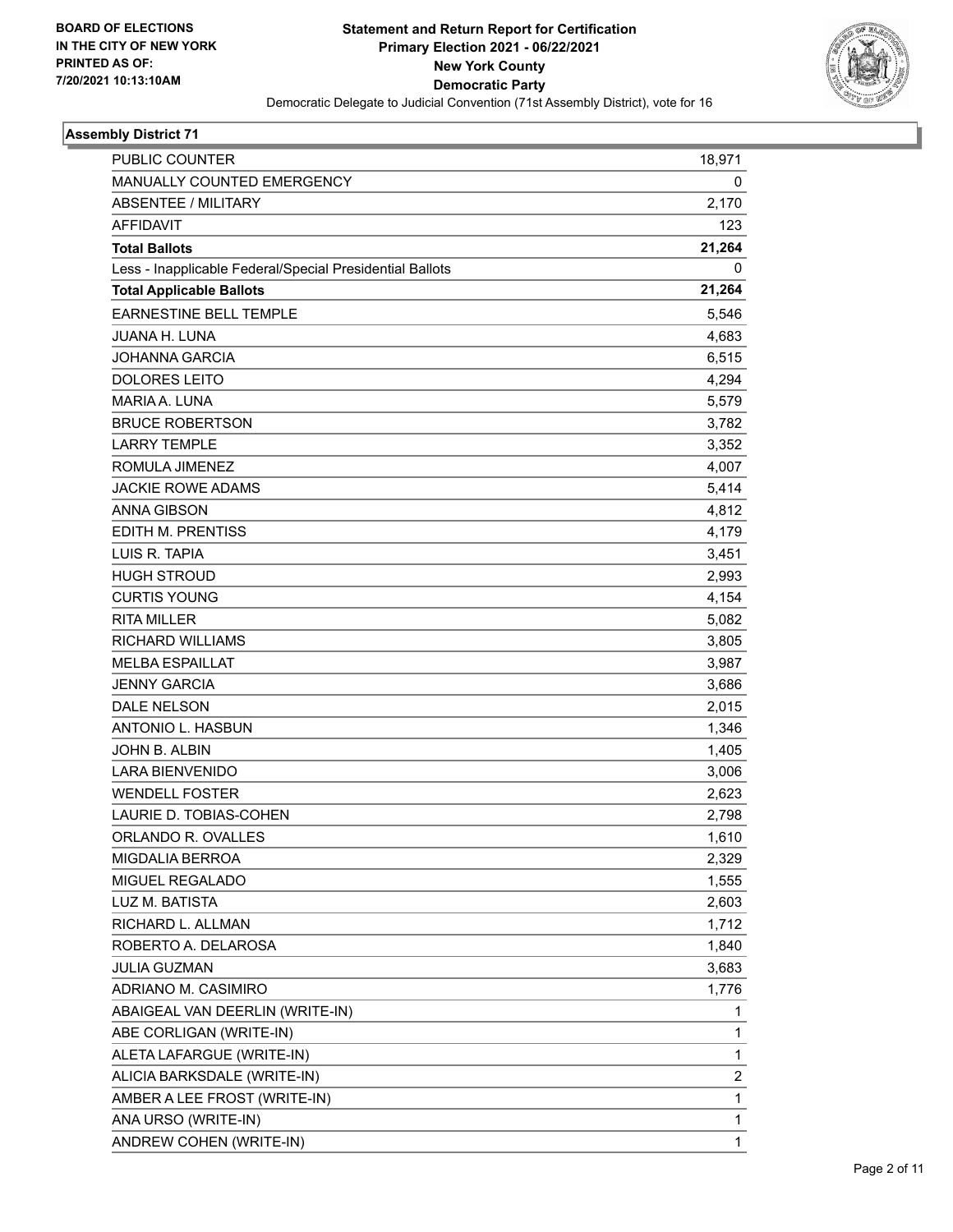

| ANDREW MERSON (WRITE-IN)          | 1 |
|-----------------------------------|---|
| ANDREW PORETZ (WRITE-IN)          | 1 |
| ARIEL POSTER (WRITE-IN)           | 1 |
| AYISHA OGILUE (WRITE-IN)          | 1 |
| AYISHA OGLIVIE (WRITE-IN)         | 3 |
| BARBARA LEE (WRITE-IN)            | 1 |
| <b>BEN RICHMAN (WRITE-IN)</b>     | 1 |
| <b>BEN SALES (WRITE-IN)</b>       | 1 |
| BERNADETTE MCNEAR (WRITE-IN)      | 1 |
| BILLY COUNCIL (WRITE-IN)          | 1 |
| <b>BNILL YERMIN (WRITE-IN)</b>    | 1 |
| <b>BOILEN NUGNES (WRITE-IN)</b>   | 1 |
| BRANDI RHODES (WRITE-IN)          | 1 |
| BRIAN A. BENJAMIN (WRITE-IN)      | 1 |
| BRYAN BERGE (WRITE-IN)            | 1 |
| BURBORN KANOVIT (WRITE-IN)        | 1 |
| CAESAR SOLIS (WRITE-IN)           | 1 |
| CARLA BELLAMY (WRITE-IN)          | 1 |
| CARMEN DE LA ROSA (WRITE-IN)      | 1 |
| CAROLE E. MULLIGAN (WRITE-IN)     | 1 |
| CHARLES D. GOMEZ JR. (WRITE-IN)   | 1 |
| CHARLES RSHEHEARTELUES (WRITE-IN) | 1 |
| CHARMAINE CRABAUGH (WRITE-IN)     | 1 |
| CHAS JOHNSON (WRITE-IN)           | 1 |
| CLAIRE DONNELLY (WRITE-IN)        | 1 |
| CLAIRE GAFFREY (WRITE-IN)         | 1 |
| CORDELL CLEARE (WRITE-IN)         | 1 |
| COREY SHOOCK (WRITE-IN)           | 2 |
| CYNTHIA PONE (WRITE-IN)           | 1 |
| DANIELLE ONEILL (WRITE-IN)        | 1 |
| DARA C. WEISS (WRITE-IN)          | 1 |
| DARAGH GAFFNEY (WRITE-IN)         | 1 |
| DAVID GRASS (WRITE-IN)            | 1 |
| DAVID JAROSLAWICZ (WRITE-IN)      | 1 |
| DAVID M KATZ (WRITE-IN)           | 1 |
| DAVID REFZAN (WRITE-IN)           | 1 |
| DAVID TOLCHIN, ESQ. (WRITE-IN)    | 1 |
| DAVID V. BROOKS (WRITE-IN)        | 1 |
| DELANEY FLAHERTY (WRITE-IN)       | 1 |
| DEREK PERUHER (WRITE-IN)          | 1 |
| DESMOND CADOGAN (WRITE-IN)        | 1 |
| DIANA AYALA (WRITE-IN)            | 1 |
| ELIZABETH FISHER (WRITE-IN)       | 1 |
| ELIZABETH KOOB (WRITE-IN)         | 1 |
| ELIZABETH KOURY (WRITE-IN)        | 1 |
| ERIEND KIMNICH (WRITE-IN)         | 1 |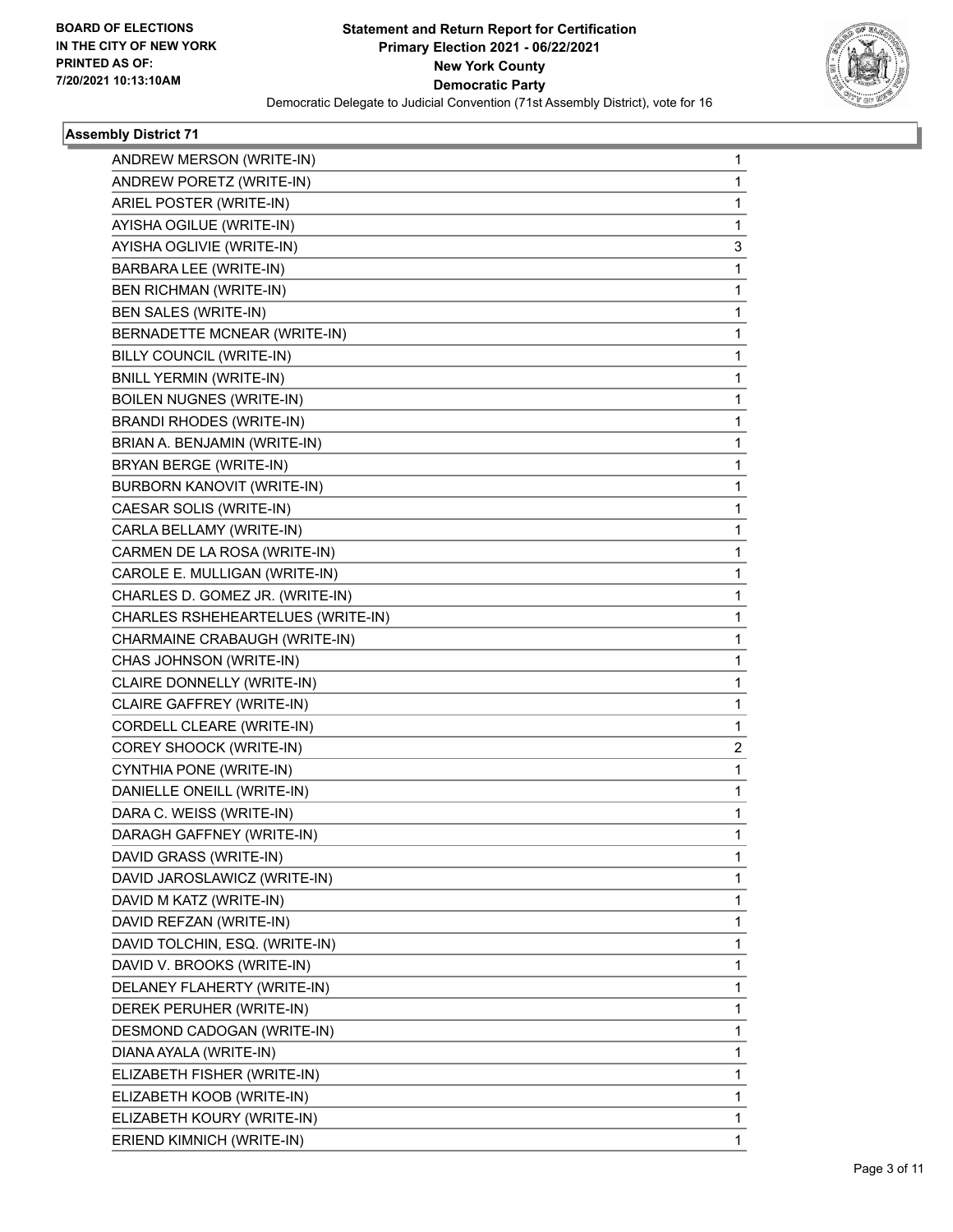

| ERIK TRIMBLE (WRITE-IN)           | 1 |
|-----------------------------------|---|
| EVELYN NOONAN (WRITE-IN)          | 1 |
| FAUSTO EVANS (WRITE-IN)           | 1 |
| FELIX BIEDERMAN (WRITE-IN)        | 1 |
| <b>GEORGE AID (WRITE-IN)</b>      | 1 |
| <b>GEORGIA PANITON (WRITE-IN)</b> | 1 |
| GERALD A. ROSEN (WRITE-IN)        | 1 |
| GUSTAVO BRUCKNER, ESQ. (WRITE-IN) | 1 |
| HARPLD FORAYTHE (WRITE-IN)        | 1 |
| HECTOR RAFAEL BONILLA (WRITE-IN)  | 1 |
| HILARY SHIDA (WRITE-IN)           | 1 |
| ION TERRELL (WRITE-IN)            | 1 |
| IRWIN JOHNSON (WRITE-IN)          | 1 |
| JAMES KAIHEN (WRITE-IN)           | 1 |
| JAMES V. BRACCHITTA (WRITE-IN)    | 1 |
| JEFFREY H. GLADSTONE (WRITE-IN)   | 1 |
| JEFFREY SCHNEIDER (WRITE-IN)      | 1 |
| JEREMY MONTANO (WRITE-IN)         | 1 |
| JOEL LEVIN (WRITE-IN)             | 1 |
| JON MOXLEY (WRITE-IN)             | 1 |
| JOSH MICMAGELS (WRITE-IN)         | 1 |
| JULIA ROHDE (WRITE-IN)            | 1 |
| <b>JUSTIN TAROLI (WRITE-IN)</b>   | 1 |
| KAREN CHERRINGTON (WRITE-IN)      | 1 |
| KATHLEEN FITZGERALD (WRITE-IN)    | 2 |
| KATIE HARPER (WRITE-IN)           | 1 |
| KEN MILLER (WRITE-IN)             | 1 |
| KENT GARRETT (WRITE-IN)           | 1 |
| LAURIE REEVES (WRITE-IN)          | 1 |
| LAWRENCE CIULLA (WRITE-IN)        | 1 |
| LEBRON JAMES (WRITE-IN)           | 1 |
| LEE JOHNSON (WRITE-IN)            | 1 |
| LENA MELENDEZ (WRITE-IN)          | 1 |
| LISA FREEMAN (WRITE-IN)           | 1 |
| LISA WOLFE (WRITE-IN)             | 1 |
| LLOYD R. GARNER (WRITE-IN)        | 1 |
| LOURDES MERSON (WRITE-IN)         | 1 |
| LUIS R. TAPIA (WRITE-IN)          | 1 |
| LUIS TEJADA (WRITE-IN)            | 3 |
| LUIS URDOZES (WRITE-IN)           | 1 |
| MALAYZ NORDYKE (WRITE-IN)         | 1 |
| MARC FRASIER II (WRITE-IN)        | 1 |
| MARFI CUMMINGS (WRITE-IN)         | 1 |
| MARGARET L. DONEVAN (WRITE-IN)    | 1 |
| MARIA URDOZES (WRITE-IN)          | 1 |
| MARIE LYNN WAGNER (WRITE-IN)      | 1 |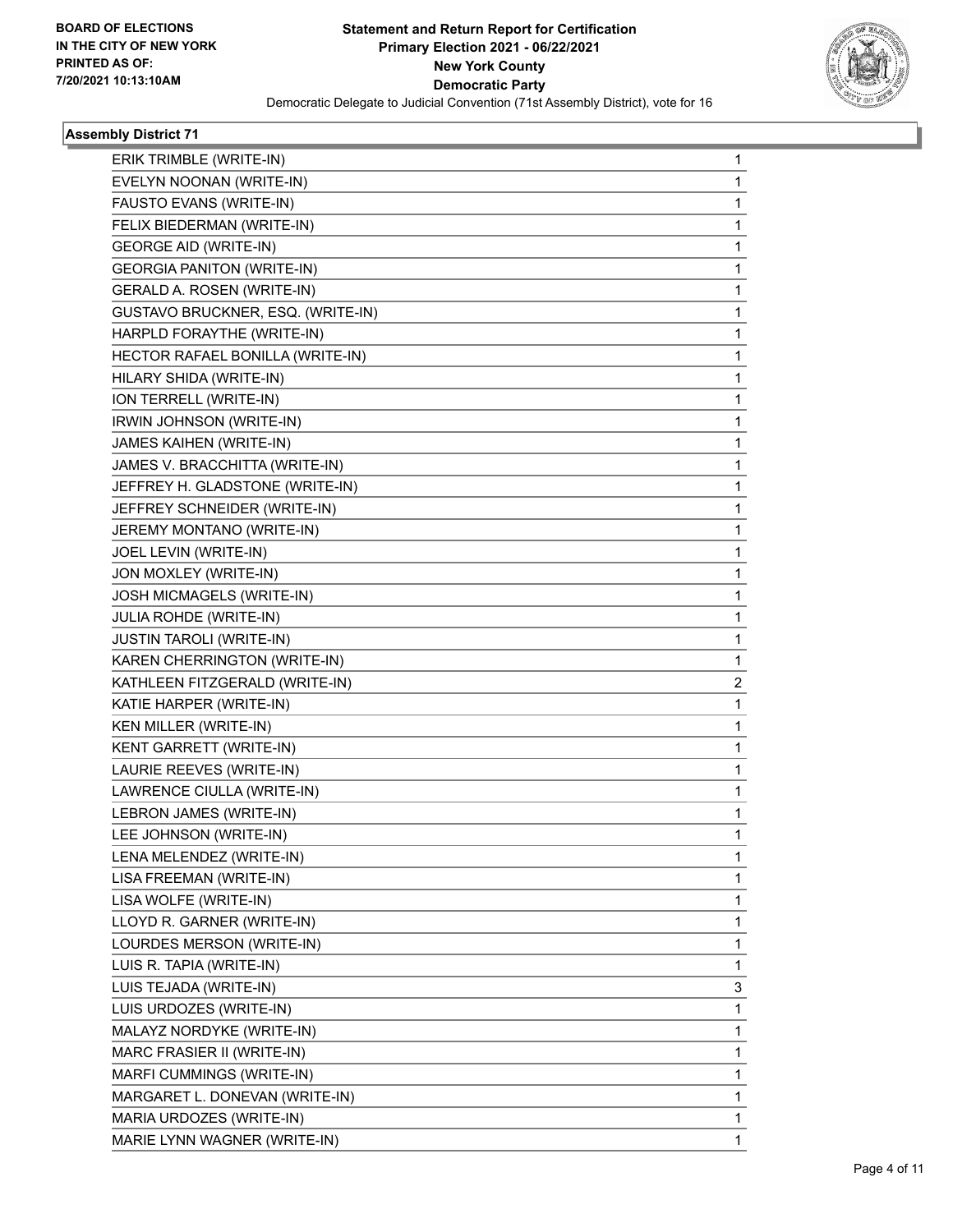

| MARIO ROSSER (WRITE-IN)           | 1                       |
|-----------------------------------|-------------------------|
| MARJORIE CLARKE (WRITE-IN)        | 1                       |
| MARSHA FLOWERS (WRITE-IN)         | 1                       |
| MARTI ALLEN-CUMMINGS (WRITE-IN)   | 2                       |
| MATT CHRISTMAN (WRITE-IN)         | 1                       |
| MATT HARDY (WRITE-IN)             | 1                       |
| MAUNY DE LOS SANTOS (WRITE-IN)    | 1                       |
| MAURICE EDWARDS (WRITE-IN)        | 1                       |
| MAURICE SPIVAK (WRITE-IN)         | 1                       |
| MAY GORDON (WRITE-IN)             | 1                       |
| MAYRE ADAMS (WRITE-IN)            | 1                       |
| MEL EMMANUEL (WRITE-IN)           | 1                       |
| MICHAEL HANO (WRITE-IN)           | 2                       |
| MICHELLE BENDER (WRITE-IN)        | $\mathbf{1}$            |
| MICHELLE HOLMAN-SHOOCK (WRITE-IN) | 1                       |
| MIKE GRIFFIN (WRITE-IN)           | 1                       |
| MIKE HOBSON (WRITE-IN)            | 1                       |
| NANCY PRESTON (WRITE-IN)          | 1                       |
| NAOMI ZEWARD (WRITE-IN)           | 1                       |
| NOAH ALLEN (WRITE-IN)             | 1                       |
| NYLA ROSE (WRITE-IN)              | 1                       |
| OPHELIA E. ZWEIG (WRITE-IN)       | 1                       |
| PAPERBOY LOVE PRINCE (WRITE-IN)   | 2                       |
| PAUL RADVANY (WRITE-IN)           | 1                       |
| PENELOPE FORD (WRITE-IN)          | 1                       |
| PETER GORDON (WRITE-IN)           | $\overline{\mathbf{c}}$ |
| PETER GRAHAM (WRITE-IN)           | 1                       |
| PIERRE GOODING (WRITE-IN)         | 1                       |
| PIERSON JOHN MCCORMICK (WRITE-IN) | 1                       |
| RAMON RAMOS (WRITE-IN)            | 1                       |
| RASHID SANI (WRITE-IN)            | 1                       |
| RIOSOBERTO RIVERA (WRITE-IN)      | 1                       |
| ROBERT HILL (WRITE-IN)            | 1                       |
| ROBERT PINO (WRITE-IN)            | 1                       |
| ROBERT ROSE III (WRITE-IN)        | 1                       |
| ROGER SMITH (WRITE-IN)            | 1                       |
| RUTH MCDANIELS (WRITE-IN)         | 1                       |
| RUTH WESTHEIMER (WRITE-IN)        | 1                       |
| RYAN SWIHART (WRITE-IN)           | 1                       |
| SABASTIAN SWAIN (WRITE-IN)        | 1                       |
| SAMMY TACKER (WRITE-IN)           | 1                       |
| SARAH RICHARD (WRITE-IN)          | 1                       |
| SCHELLA ORCEL (WRITE-IN)          | 1                       |
| SERGEY DIDENKO (WRITE-IN)         | 1                       |
| SHAUN ABREU (WRITE-IN)            | 1                       |
| STELLA PERLIE (WRITE-IN)          | 1                       |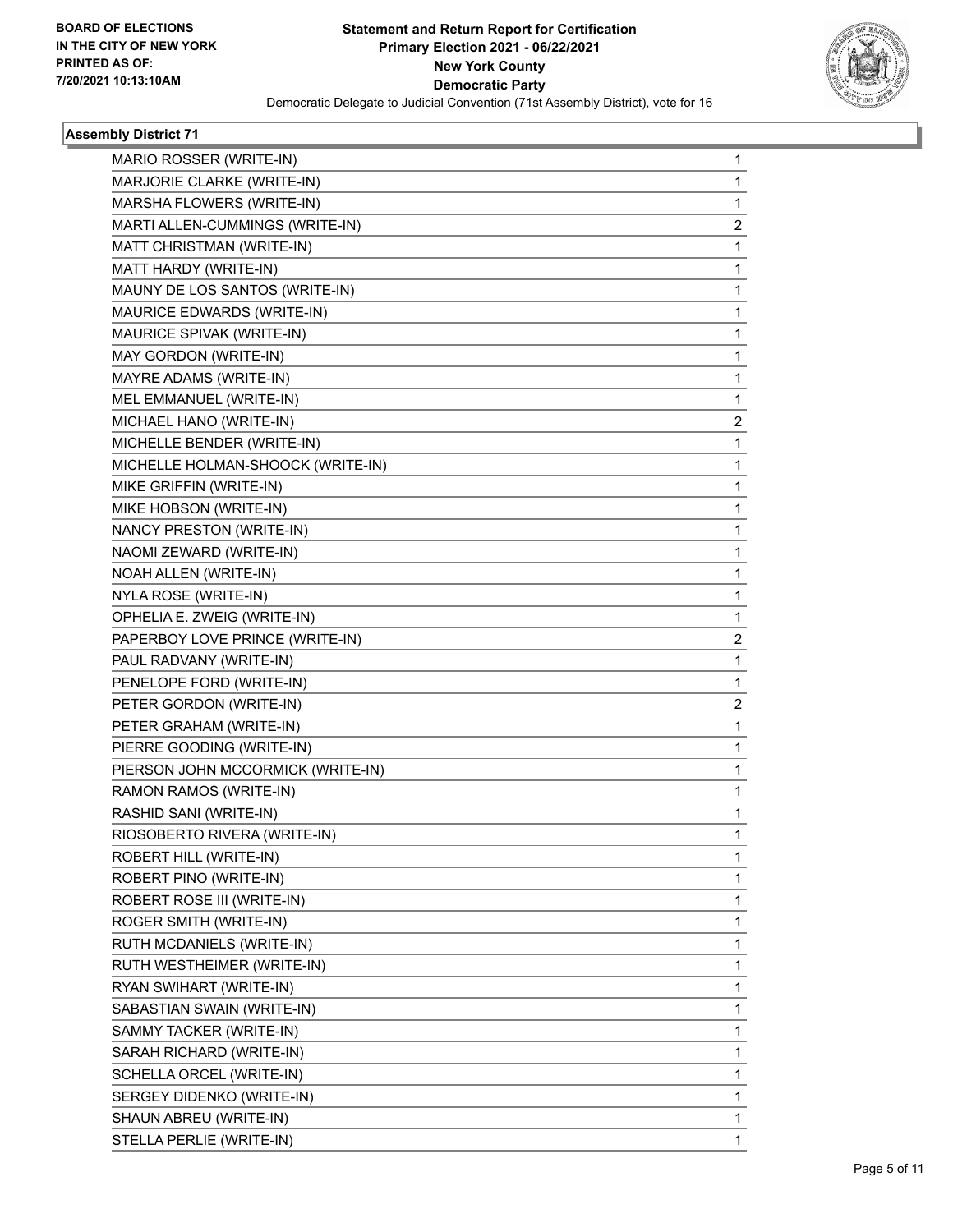

| 1       |
|---------|
| 1       |
| 2       |
| 1       |
| 1       |
| 1       |
| 1       |
| 217     |
| 11      |
| 1       |
| 1       |
| 1       |
| 1       |
| 1       |
| 1       |
| 1       |
| 1       |
| 110,024 |
| 230,200 |
|         |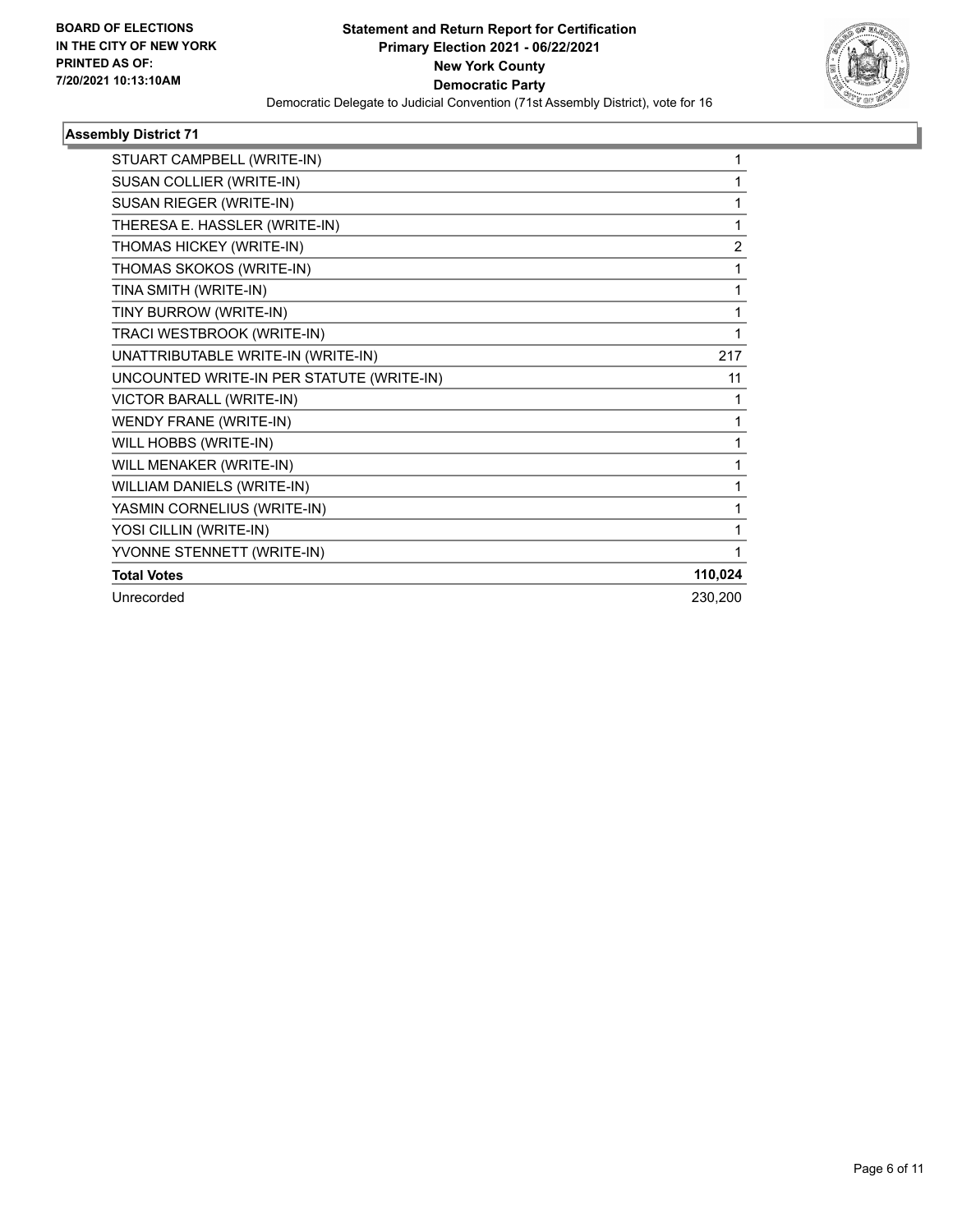

| PUBLIC COUNTER                                           | 18,971       |
|----------------------------------------------------------|--------------|
| MANUALLY COUNTED EMERGENCY                               | 0            |
| <b>ABSENTEE / MILITARY</b>                               | 2,170        |
| <b>AFFIDAVIT</b>                                         | 123          |
| <b>Total Ballots</b>                                     | 21,264       |
| Less - Inapplicable Federal/Special Presidential Ballots | 0            |
| <b>Total Applicable Ballots</b>                          | 21,264       |
| <b>EARNESTINE BELL TEMPLE</b>                            | 5,546        |
| <b>JUANA H. LUNA</b>                                     | 4,683        |
| <b>JOHANNA GARCIA</b>                                    | 6,515        |
| <b>DOLORES LEITO</b>                                     | 4,294        |
| MARIA A. LUNA                                            | 5,579        |
| <b>BRUCE ROBERTSON</b>                                   | 3,782        |
| <b>LARRY TEMPLE</b>                                      | 3,352        |
| ROMULA JIMENEZ                                           | 4,007        |
| <b>JACKIE ROWE ADAMS</b>                                 | 5,414        |
| <b>ANNA GIBSON</b>                                       | 4,812        |
| EDITH M. PRENTISS                                        | 4,179        |
| LUIS R. TAPIA                                            | 3,451        |
| <b>HUGH STROUD</b>                                       | 2,993        |
| <b>CURTIS YOUNG</b>                                      | 4,154        |
| <b>RITA MILLER</b>                                       | 5,082        |
| RICHARD WILLIAMS                                         | 3,805        |
| <b>MELBA ESPAILLAT</b>                                   | 3,987        |
| <b>JENNY GARCIA</b>                                      | 3,686        |
| DALE NELSON                                              | 2,015        |
| ANTONIO L. HASBUN                                        | 1,346        |
| JOHN B. ALBIN                                            | 1,405        |
| <b>LARA BIENVENIDO</b>                                   | 3,006        |
| <b>WENDELL FOSTER</b>                                    | 2,623        |
| LAURIE D. TOBIAS-COHEN                                   | 2,798        |
| ORLANDO R. OVALLES                                       | 1,610        |
| <b>MIGDALIA BERROA</b>                                   | 2,329        |
| <b>MIGUEL REGALADO</b>                                   | 1,555        |
| LUZ M. BATISTA                                           | 2,603        |
| RICHARD L. ALLMAN                                        | 1,712        |
| ROBERTO A. DELAROSA                                      | 1,840        |
| <b>JULIA GUZMAN</b>                                      | 3,683        |
| ADRIANO M. CASIMIRO                                      | 1,776        |
| ABAIGEAL VAN DEERLIN (WRITE-IN)                          | 1            |
| ABE CORLIGAN (WRITE-IN)                                  | 1            |
| ALETA LAFARGUE (WRITE-IN)                                | 1            |
| ALICIA BARKSDALE (WRITE-IN)                              | 2            |
| AMBER A LEE FROST (WRITE-IN)                             | $\mathbf{1}$ |
| ANA URSO (WRITE-IN)                                      | 1            |
| ANDREW COHEN (WRITE-IN)                                  | $\mathbf 1$  |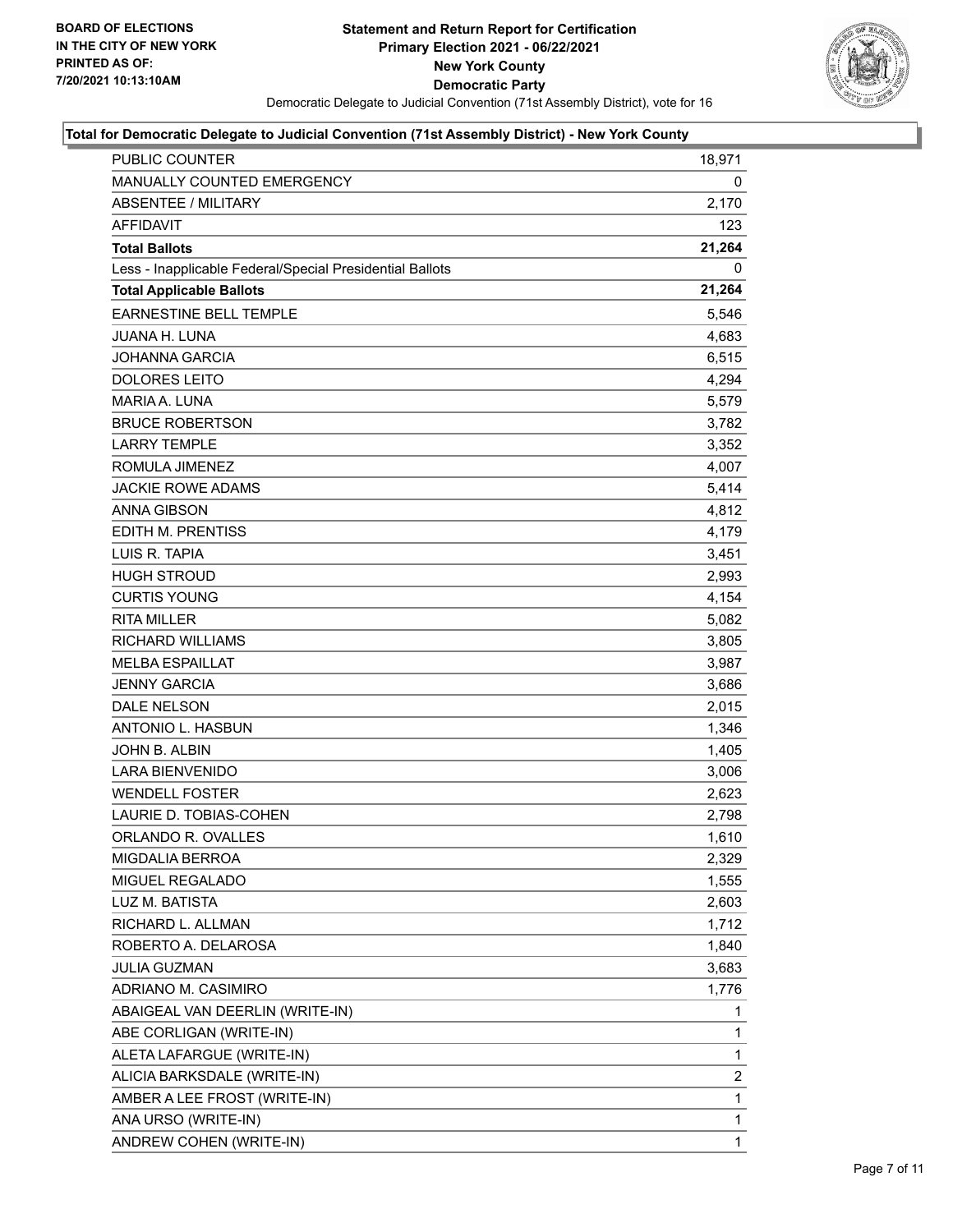

| ANDREW MERSON (WRITE-IN)          | 1              |
|-----------------------------------|----------------|
| ANDREW PORETZ (WRITE-IN)          | 1              |
| ARIEL POSTER (WRITE-IN)           | 1              |
| AYISHA OGILUE (WRITE-IN)          | 1              |
| AYISHA OGLIVIE (WRITE-IN)         | 3              |
| BARBARA LEE (WRITE-IN)            | 1              |
| <b>BEN RICHMAN (WRITE-IN)</b>     | 1              |
| BEN SALES (WRITE-IN)              | 1              |
| BERNADETTE MCNEAR (WRITE-IN)      | 1              |
| BILLY COUNCIL (WRITE-IN)          | 1              |
| <b>BNILL YERMIN (WRITE-IN)</b>    | 1              |
| <b>BOILEN NUGNES (WRITE-IN)</b>   | 1              |
| <b>BRANDI RHODES (WRITE-IN)</b>   | 1              |
| BRIAN A. BENJAMIN (WRITE-IN)      | 1              |
| BRYAN BERGE (WRITE-IN)            | 1              |
| <b>BURBORN KANOVIT (WRITE-IN)</b> | 1              |
| CAESAR SOLIS (WRITE-IN)           | 1              |
| CARLA BELLAMY (WRITE-IN)          | 1              |
| CARMEN DE LA ROSA (WRITE-IN)      | 1              |
| CAROLE E. MULLIGAN (WRITE-IN)     | 1              |
| CHARLES D. GOMEZ JR. (WRITE-IN)   | 1              |
| CHARLES RSHEHEARTELUES (WRITE-IN) | 1              |
| CHARMAINE CRABAUGH (WRITE-IN)     | 1              |
| CHAS JOHNSON (WRITE-IN)           | 1              |
| CLAIRE DONNELLY (WRITE-IN)        | 1              |
| CLAIRE GAFFREY (WRITE-IN)         | 1              |
| CORDELL CLEARE (WRITE-IN)         | 1              |
| COREY SHOOCK (WRITE-IN)           | $\overline{2}$ |
| CYNTHIA PONE (WRITE-IN)           | 1              |
| DANIELLE ONEILL (WRITE-IN)        | 1              |
| DARA C. WEISS (WRITE-IN)          | 1              |
| DARAGH GAFFNEY (WRITE-IN)         | 1              |
| DAVID GRASS (WRITE-IN)            | 1              |
| DAVID JAROSLAWICZ (WRITE-IN)      | 1              |
| DAVID M KATZ (WRITE-IN)           | 1              |
| DAVID REFZAN (WRITE-IN)           | 1              |
| DAVID TOLCHIN, ESQ. (WRITE-IN)    | 1              |
| DAVID V. BROOKS (WRITE-IN)        | 1              |
| DELANEY FLAHERTY (WRITE-IN)       | 1              |
| DEREK PERUHER (WRITE-IN)          | 1              |
| DESMOND CADOGAN (WRITE-IN)        | 1              |
| DIANA AYALA (WRITE-IN)            | 1              |
| ELIZABETH FISHER (WRITE-IN)       | 1              |
| ELIZABETH KOOB (WRITE-IN)         | 1              |
| ELIZABETH KOURY (WRITE-IN)        | 1              |
| ERIEND KIMNICH (WRITE-IN)         | 1              |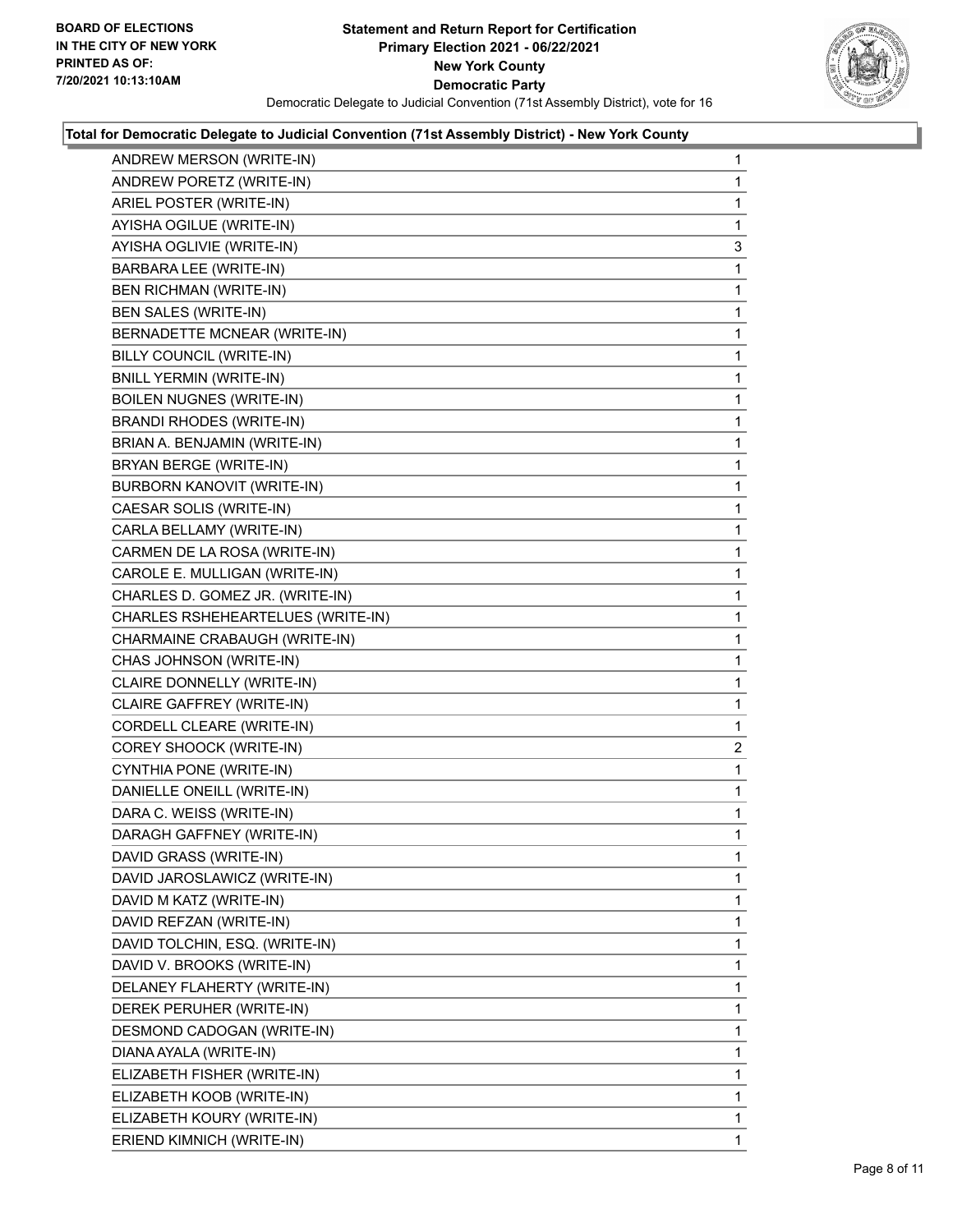

| ERIK TRIMBLE (WRITE-IN)           | $\mathbf{1}$   |
|-----------------------------------|----------------|
| EVELYN NOONAN (WRITE-IN)          | 1              |
| FAUSTO EVANS (WRITE-IN)           | 1              |
| FELIX BIEDERMAN (WRITE-IN)        | 1              |
| <b>GEORGE AID (WRITE-IN)</b>      | 1              |
| <b>GEORGIA PANITON (WRITE-IN)</b> | 1              |
| GERALD A. ROSEN (WRITE-IN)        | 1              |
| GUSTAVO BRUCKNER, ESQ. (WRITE-IN) | 1              |
| HARPLD FORAYTHE (WRITE-IN)        | 1              |
| HECTOR RAFAEL BONILLA (WRITE-IN)  | 1              |
| HILARY SHIDA (WRITE-IN)           | 1              |
| ION TERRELL (WRITE-IN)            | 1              |
| IRWIN JOHNSON (WRITE-IN)          | 1              |
| JAMES KAIHEN (WRITE-IN)           | 1              |
| JAMES V. BRACCHITTA (WRITE-IN)    | 1              |
| JEFFREY H. GLADSTONE (WRITE-IN)   | 1              |
| JEFFREY SCHNEIDER (WRITE-IN)      | 1              |
| JEREMY MONTANO (WRITE-IN)         | 1              |
| JOEL LEVIN (WRITE-IN)             | 1              |
| JON MOXLEY (WRITE-IN)             | 1              |
| JOSH MICMAGELS (WRITE-IN)         | 1              |
| JULIA ROHDE (WRITE-IN)            | 1              |
| <b>JUSTIN TAROLI (WRITE-IN)</b>   | 1              |
| KAREN CHERRINGTON (WRITE-IN)      | 1              |
| KATHLEEN FITZGERALD (WRITE-IN)    | $\overline{a}$ |
| KATIE HARPER (WRITE-IN)           | 1              |
| KEN MILLER (WRITE-IN)             | 1              |
| KENT GARRETT (WRITE-IN)           | 1              |
| LAURIE REEVES (WRITE-IN)          | 1              |
| LAWRENCE CIULLA (WRITE-IN)        | 1              |
| LEBRON JAMES (WRITE-IN)           | 1              |
| LEE JOHNSON (WRITE-IN)            | 1              |
| LENA MELENDEZ (WRITE-IN)          | 1              |
| LISA FREEMAN (WRITE-IN)           | 1              |
| LISA WOLFE (WRITE-IN)             | 1              |
| LLOYD R. GARNER (WRITE-IN)        | 1              |
| LOURDES MERSON (WRITE-IN)         | 1              |
| LUIS R. TAPIA (WRITE-IN)          | 1              |
| LUIS TEJADA (WRITE-IN)            | 3              |
| LUIS URDOZES (WRITE-IN)           | 1              |
| MALAYZ NORDYKE (WRITE-IN)         | 1              |
| MARC FRASIER II (WRITE-IN)        | 1              |
| MARFI CUMMINGS (WRITE-IN)         | 1              |
| MARGARET L. DONEVAN (WRITE-IN)    | 1              |
| MARIA URDOZES (WRITE-IN)          | 1              |
|                                   |                |
| MARIE LYNN WAGNER (WRITE-IN)      | 1              |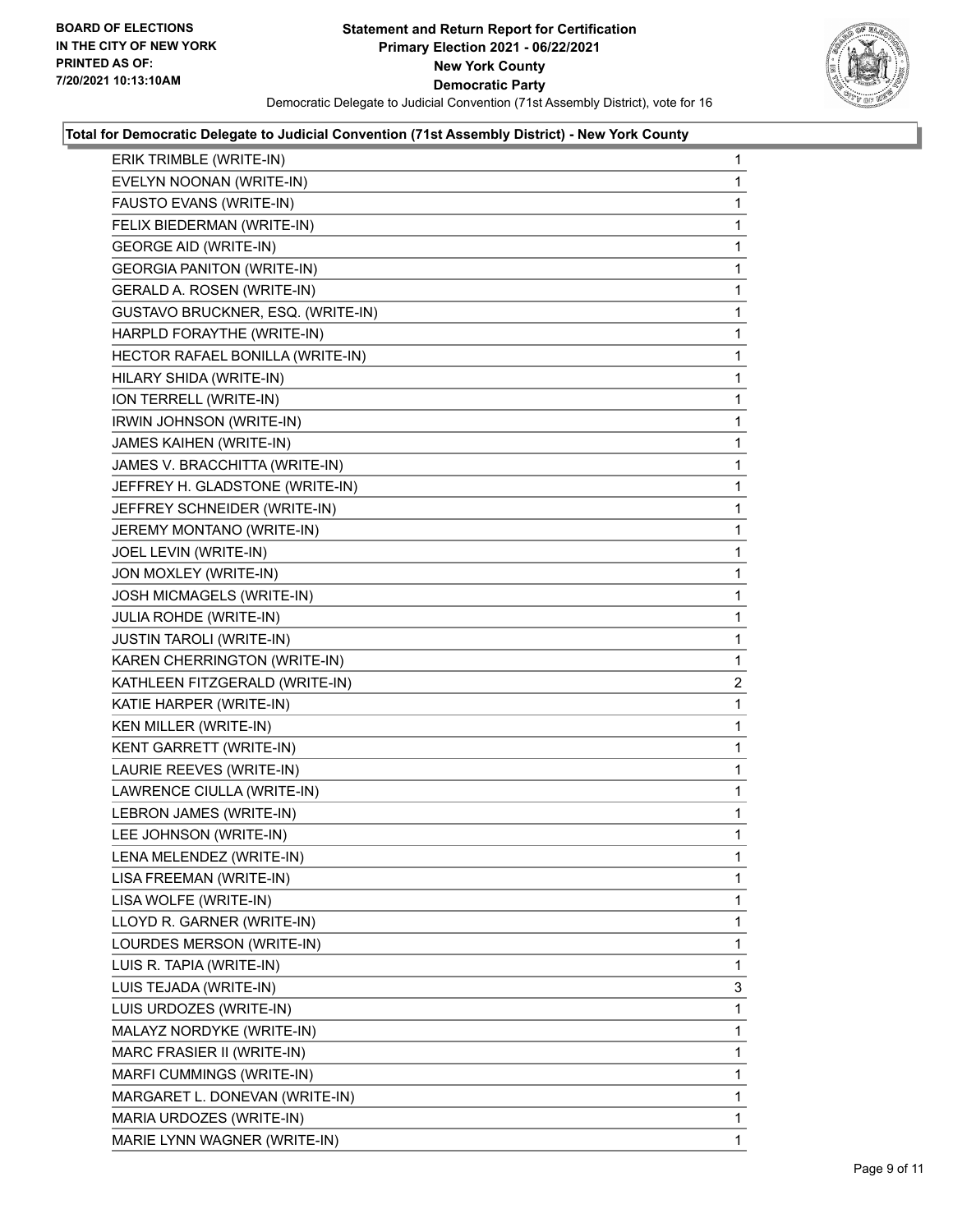

| MARIO ROSSER (WRITE-IN)           | 1              |
|-----------------------------------|----------------|
| MARJORIE CLARKE (WRITE-IN)        | 1              |
| MARSHA FLOWERS (WRITE-IN)         | 1              |
| MARTI ALLEN-CUMMINGS (WRITE-IN)   | $\overline{a}$ |
| MATT CHRISTMAN (WRITE-IN)         | 1              |
| MATT HARDY (WRITE-IN)             | 1              |
| MAUNY DE LOS SANTOS (WRITE-IN)    | 1              |
| MAURICE EDWARDS (WRITE-IN)        | 1              |
| MAURICE SPIVAK (WRITE-IN)         | 1              |
| MAY GORDON (WRITE-IN)             | 1              |
| MAYRE ADAMS (WRITE-IN)            | 1              |
| MEL EMMANUEL (WRITE-IN)           | 1              |
| MICHAEL HANO (WRITE-IN)           | $\overline{2}$ |
| MICHELLE BENDER (WRITE-IN)        | 1              |
| MICHELLE HOLMAN-SHOOCK (WRITE-IN) | 1              |
| MIKE GRIFFIN (WRITE-IN)           | 1              |
| MIKE HOBSON (WRITE-IN)            | 1              |
| NANCY PRESTON (WRITE-IN)          | 1              |
| NAOMI ZEWARD (WRITE-IN)           | 1              |
| NOAH ALLEN (WRITE-IN)             | 1              |
| NYLA ROSE (WRITE-IN)              | 1              |
| OPHELIA E. ZWEIG (WRITE-IN)       | 1              |
| PAPERBOY LOVE PRINCE (WRITE-IN)   | 2              |
| PAUL RADVANY (WRITE-IN)           | 1              |
| PENELOPE FORD (WRITE-IN)          | 1              |
| PETER GORDON (WRITE-IN)           | $\overline{2}$ |
| PETER GRAHAM (WRITE-IN)           | 1              |
| PIERRE GOODING (WRITE-IN)         | 1              |
| PIERSON JOHN MCCORMICK (WRITE-IN) | 1              |
| RAMON RAMOS (WRITE-IN)            | 1              |
| RASHID SANI (WRITE-IN)            | 1              |
| RIOSOBERTO RIVERA (WRITE-IN)      | 1              |
| ROBERT HILL (WRITE-IN)            | 1              |
| ROBERT PINO (WRITE-IN)            | 1              |
| ROBERT ROSE III (WRITE-IN)        | 1              |
| ROGER SMITH (WRITE-IN)            | 1              |
| RUTH MCDANIELS (WRITE-IN)         | 1              |
| RUTH WESTHEIMER (WRITE-IN)        | 1              |
| RYAN SWIHART (WRITE-IN)           | 1              |
| SABASTIAN SWAIN (WRITE-IN)        | 1              |
| SAMMY TACKER (WRITE-IN)           | 1              |
| SARAH RICHARD (WRITE-IN)          | 1              |
| SCHELLA ORCEL (WRITE-IN)          | 1              |
| SERGEY DIDENKO (WRITE-IN)         | 1              |
| SHAUN ABREU (WRITE-IN)            | 1              |
| STELLA PERLIE (WRITE-IN)          | $\mathbf{1}$   |